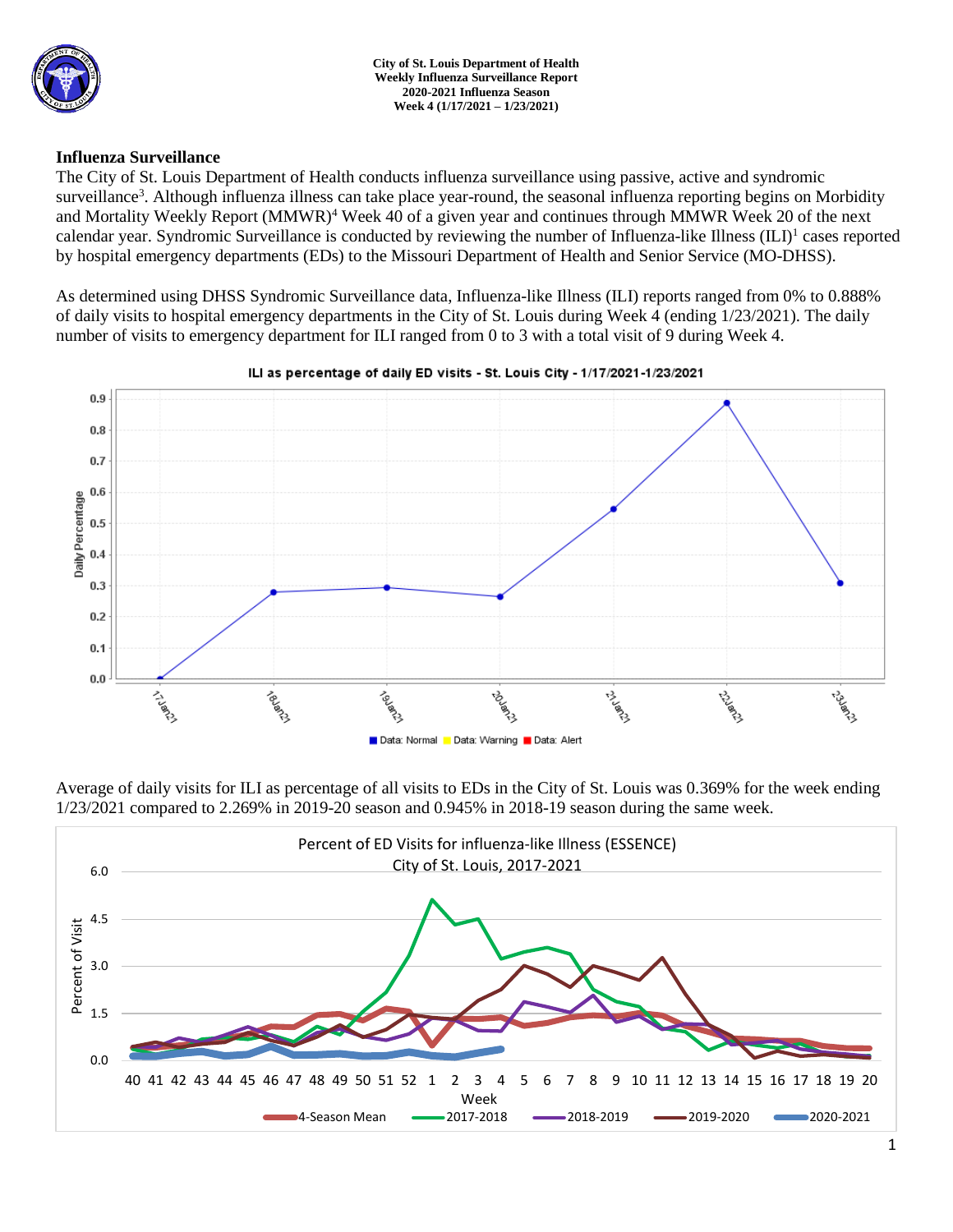

Passive Surveillance is conducted through reporting of confirmed influenza cases<sup>2</sup> from various surveillance sites like hospitals, offices of healthcare providers, and laboratories. As of the current influenza season, for the week ending 1/23/2021, there have been 5 cases of Influenza A and 9 cases of Influenza B for a total of 14 influenza cases from the city of St. Louis. Influenza A accounted for 36% and influenza B accounted for 64% of total influenza cases. The data of the latest weeks is provisional and is subject to change in the following weeks.

## **Table 1: Number of Laboratory Positive Influenza Cases by Influenza Type**

| Influenza Type              | Week 1<br>$(12/27/2020 -$<br>1/2/2021 | Week 2<br>$(1/3/2021 -$<br>1/9/2021 | Week 3<br>$(1/10/2021 -$<br>1/16/2021 | Week 4<br>$(1/17/2021 -$<br>1/23/2021 | 2020-2021*<br>Season-to-Date | Percentage |
|-----------------------------|---------------------------------------|-------------------------------------|---------------------------------------|---------------------------------------|------------------------------|------------|
| Influenza A                 | 0                                     |                                     | 0                                     |                                       |                              | 36%        |
| Influenza B                 |                                       |                                     |                                       |                                       | 9                            | 64%        |
| Influenza unknown / Untyped | 0                                     |                                     | 0                                     |                                       |                              | 0%         |
| <b>Total</b>                |                                       |                                     |                                       |                                       | 14                           | 100%       |

# **Table 2: Number of Laboratory Confirmed Influenza Cases by Age Group**

| <b>Age Group</b> | Week 1<br>$(12/27/2020 -$<br>1/2/2021 | Week 2<br>$(1/3/2021 -$<br>1/9/2021 | Week 3<br>$(1/10/2021 -$<br>1/16/2021 | Week 4<br>$(1/17/2021 -$<br>1/23/2021 | 2020-2021*<br>Season-to-Date | Percentage |
|------------------|---------------------------------------|-------------------------------------|---------------------------------------|---------------------------------------|------------------------------|------------|
| 0 to 4 years     | 0                                     | O                                   |                                       | 0                                     |                              | 7%         |
| 5 to 14 years    | 0                                     | 0                                   | 0                                     | $\mathbf{0}$                          |                              | 14%        |
| 15 to 24 years   | 0                                     |                                     | 0                                     | $\mathbf{0}$                          |                              | 14%        |
| 25 to 49 years   |                                       | U                                   | 0                                     | $\Omega$                              |                              | 36%        |
| 50 to 64 years   | 0                                     | n                                   | 0                                     | $\Omega$                              |                              | 14%        |
| 65+ years        |                                       |                                     | 0                                     | ŋ                                     |                              | 14%        |
| <b>Total</b>     |                                       |                                     |                                       |                                       | 14                           | 100%       |

# **Table 3: Number of Laboratory Confirmed Influenza Cases by Age Group and Type**

For Cases Reported between 09/27/2020 and 1/23/2021

| <b>Age Group</b> | <b>Type A</b> |      | <b>Type B</b> |      | <b>Unknown Type</b> |   | <b>Total</b> |      |
|------------------|---------------|------|---------------|------|---------------------|---|--------------|------|
|                  | n             | %    | n             | %    | n                   | % | n            | %    |
| 0 to 4 years     |               | 0.0  |               | 11.1 |                     |   |              | 7.1  |
| 5 to 14 years    |               | 40.0 |               | 0.0  |                     |   |              | 14.3 |
| 15 to 24 years   |               | 20.0 |               | 11.1 |                     |   |              | 14.3 |
| 25 to 49 years   |               | 0.0  |               | 55.6 |                     |   |              | 35.7 |
| 50 to 64 years   |               | 20.0 |               | 11.1 |                     |   |              | 14.3 |
| 65+ years        |               | 20.0 |               | 11.1 |                     |   |              | 14.3 |
| Total            |               |      |               |      |                     |   | 14           |      |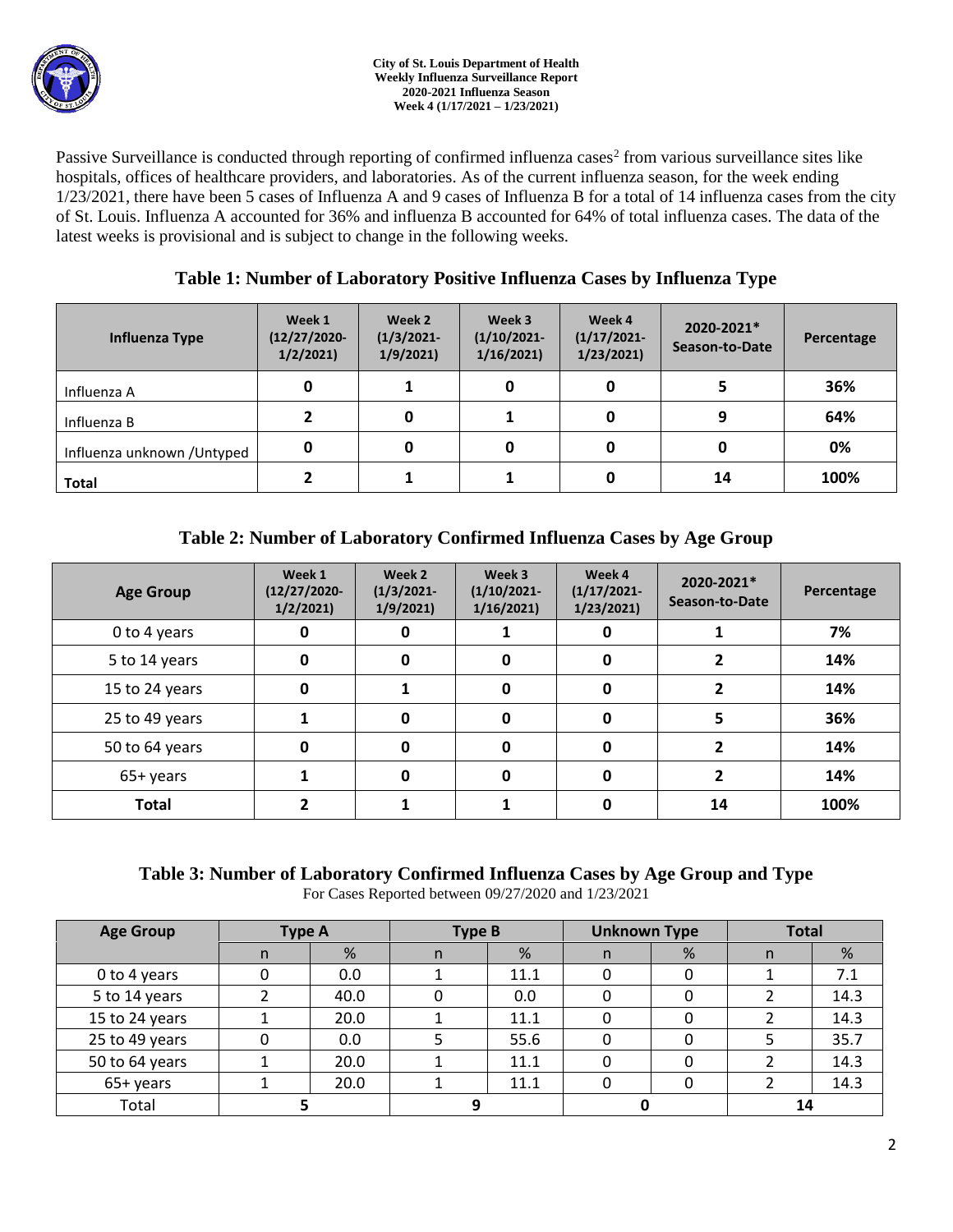

| <b>Previous</b>                                                                                    |                                                                                                       |           |           |           |                  | 4-Season    | 4-Season      |  |  |  |  |
|----------------------------------------------------------------------------------------------------|-------------------------------------------------------------------------------------------------------|-----------|-----------|-----------|------------------|-------------|---------------|--|--|--|--|
| <b>Seasons</b>                                                                                     | 2016-2017                                                                                             | 2017-2018 | 2018-2019 | 2019-2020 | 2020-2021        | <b>Mean</b> | <b>Median</b> |  |  |  |  |
| Week 1                                                                                             | 80                                                                                                    | 699       | 69        | 32        | $\overline{2}$   | 220         | 75            |  |  |  |  |
| Week 2                                                                                             | 71                                                                                                    | 666       | 83        | 96        | $\mathbf{1}$     | 229         | 90            |  |  |  |  |
| Week 3                                                                                             | 153                                                                                                   | 263       | 63        | 57        | $\mathbf{1}$     | 134         | 108           |  |  |  |  |
| Week 4                                                                                             | 124                                                                                                   | 278       | 108       | 64        | $\boldsymbol{0}$ | 144         | 116           |  |  |  |  |
| 800<br>600<br>Counts<br>400<br>200<br>0<br>$\overline{a}$<br>41                                    | Laboratory Confirmed Cases of Influenza<br>City of St. Louis, 2020-21, Compared to Previous 4 Seasons |           |           |           |                  |             |               |  |  |  |  |
| <b>CDC</b> week<br>■4-Season Mean<br>$-2019-2020$<br>2020-2021<br>$-2017 - 2018$<br>$-2018 - 2019$ |                                                                                                       |           |           |           |                  |             |               |  |  |  |  |

### **Table 4: Total Number of Laboratory Confirmed Influenza Cases Through Previous 4 Seasons**

### **City of St. Louis Influenza Outbreaks:**

During the week ending 1/23/2021, there have been no outbreaks of influenza reported to the City of St. Louis Department of Health.